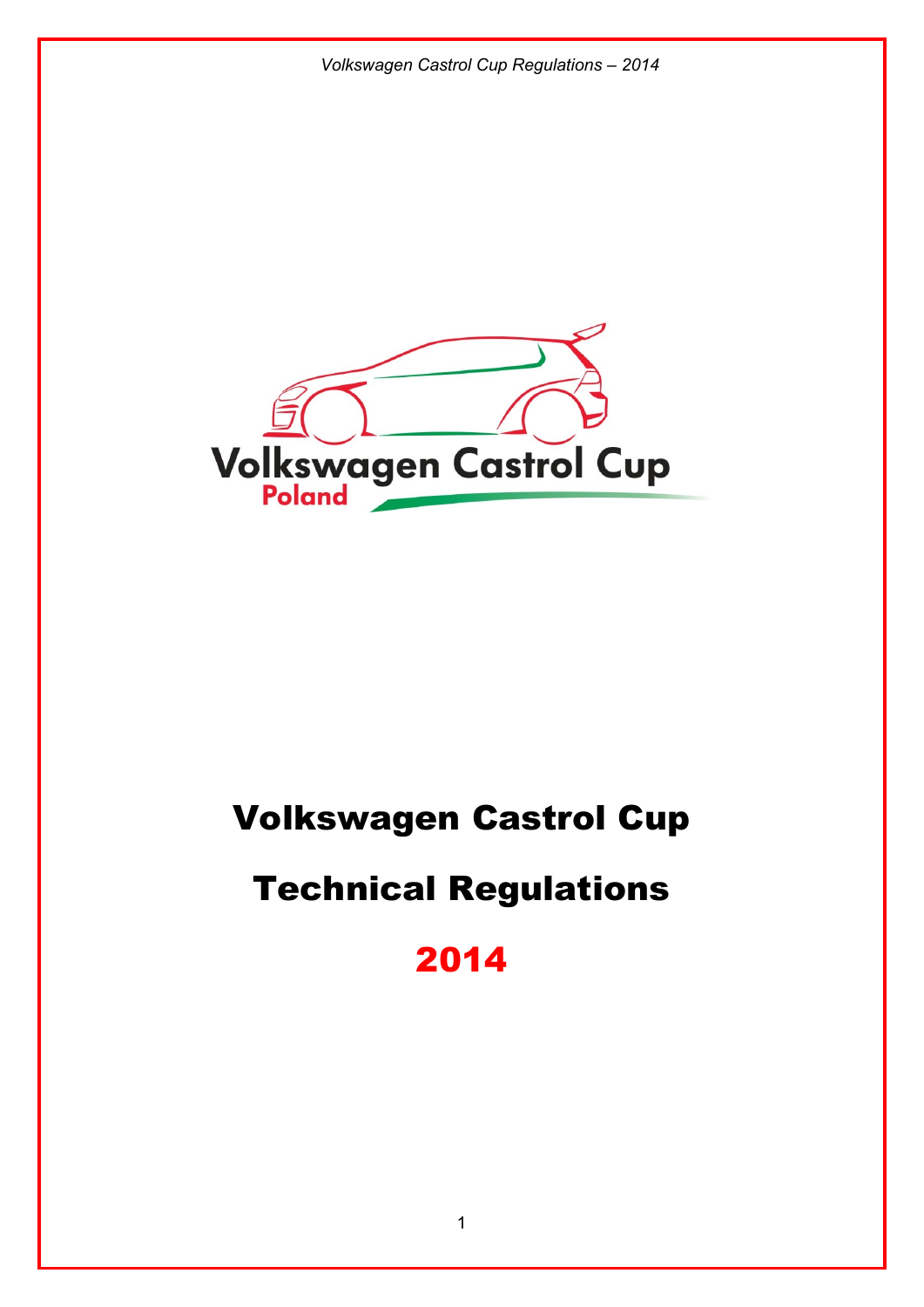# Volkswagen Castrol Cup Regulations - 2014

# **Table of Contents**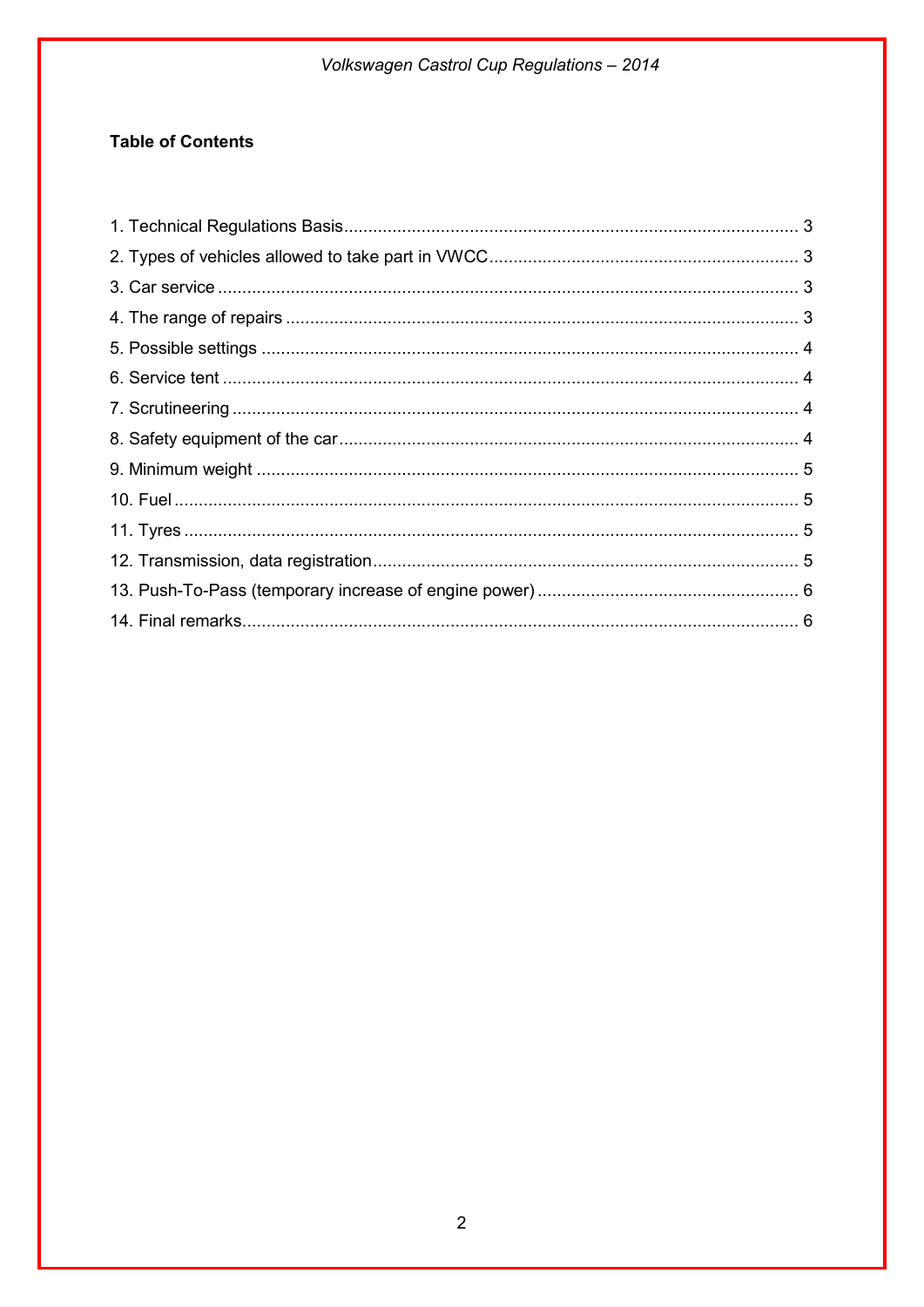# <span id="page-2-0"></span>**1. Technical Regulations Basis**

1.1 The present Regulations are based on rules of International Sporting Code FIA.

# <span id="page-2-1"></span>**2. Types of vehicles allowed to take part in VWCC**

2.1. In the season 2014 of Volkswagen Castrol Cup, hereinafter referred to as VWCC, only Volkswagen Golf VWCC version cars delivered by the Organizer with the rules of the present Regulations are allowed to start.

2.2. Cars taking part in VWCC 2014 will be assigned to the participant for the whole 2014 cycle.

2.3. During the whole VWCC racing season the participant will be entitled to start in the car that is assigned to him/her.

### <span id="page-2-2"></span>**3. Car service**

3.1. The cars will be fully serviced by the service stuff appointed by the Organizer.

3.2. Any repairs, settings, adjustments, maintenance and other works can be done exclusively by people authorized by the Organizer.

3.3**. Any violation of this rule by the participant will cause imposing the penalty including exclusion from VWCC.**

## <span id="page-2-3"></span>**4. The range of repairs**

4.1. All decisions concerning: the necessity to rebuild, repair, setting adjustments and other technical details for particular Rounds will be made by the Organizer.

4.2. The report will be made after each Round concerning any visible damages and it will be signed by the suitable participant and the Organizer's representative. In the event of participant's absence during car's inspection the report will be made by the Organizer's representatives

4.3. Apart from recorded visible damages, about other damages which may be noticed during detailed inspection or car's repair after the Round, the participant will be informed by the Organizer.

4.4. The inspection will be made after second Round's race.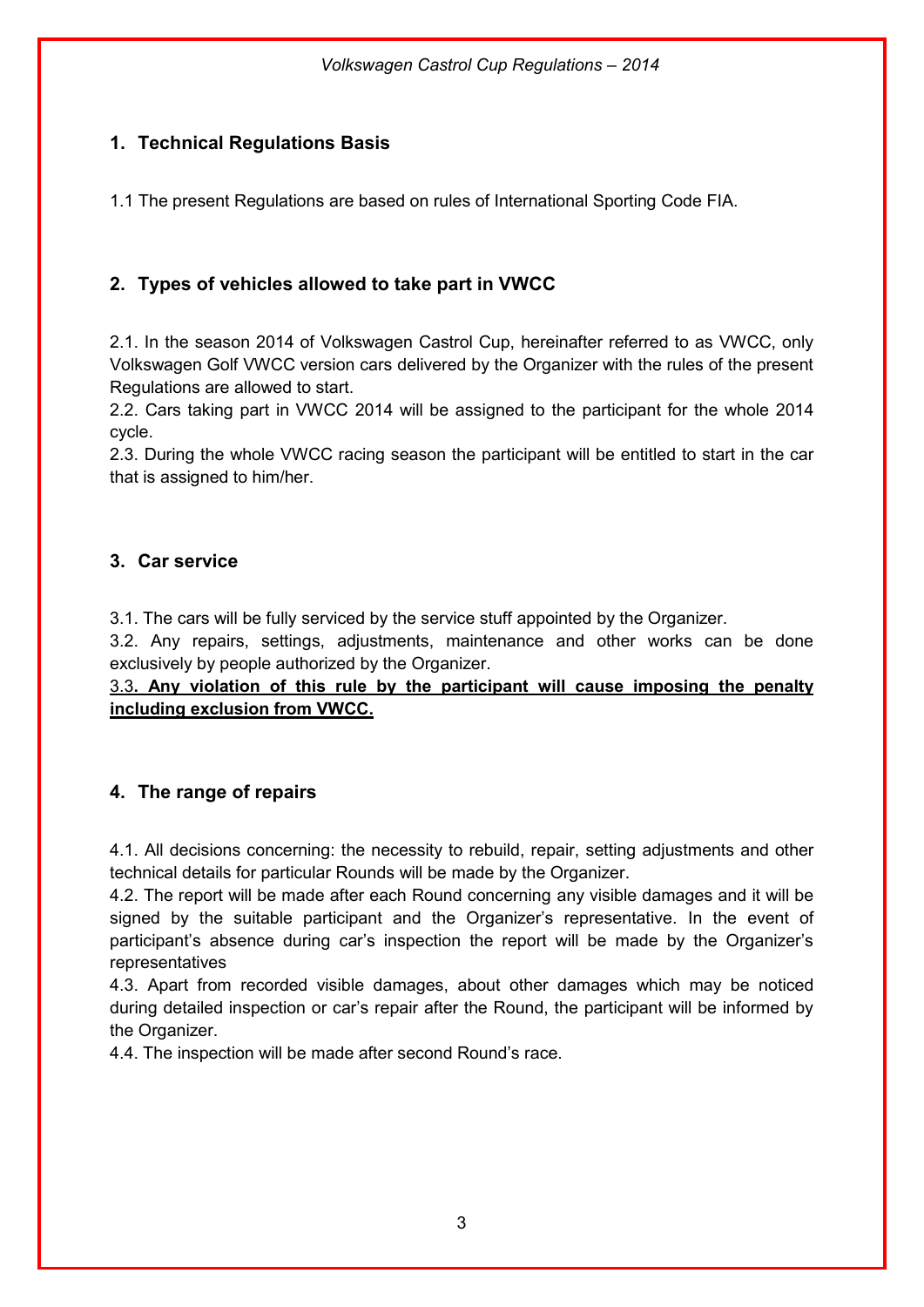### <span id="page-3-0"></span>**5. Possible settings**

5.1. Apart from car's settings which the participant or his/her assistant (helper) can make by themselves that is: steering wheel position setting, seat belts adjustment, tyre air pressure adjustment (only from air cylinder delivered by the Organizer), on request of the participant the Organizer's mechanics can change the hardness settings of the front Anti-Roll-Bar. There are 3 possible hardness settings allowed: soft, medium and hard.

5.2. All other parameters are standard settings for all vehicles for particular Rounds made by the Organizer without the possibility to make personal changes.

### <span id="page-3-1"></span>**6. Service tent**

6.1. Access to service tent and vehicles apart from normal working hours is possible only after earlier agreement with the suitable team's manager of the Organizer. 6.2. Working hours will be placed on the VWCC noticeboard.

## <span id="page-3-2"></span>**7. Scrutineering**

7.1. For the scrutineering the participants must appear with the appointed driver's safety equipment, see MKS attachment 'L' (available in English, French: [www.fia.com](http://www.fia.com/) and Polish: [www.pzm.pl\)](http://www.pzm.pl/).

7.2. The drivers must conform to the orders of the Technical Commissioner concerning the control.

7.3. After each training and qualifying sessions and each racing the vehicles must be immediately directed to the closed park (park ferme).

#### **The road from finish to park ferme is subject to the rules of park ferme.**

7.4. Closed park (park ferme) will be in the Organizer's paddock or other indicated place.

#### <span id="page-3-3"></span>**8. Safety equipment of the car**

- OMP six-point seat belts,
- (Cr-Mo) Wiechers Sport roll cage, FIA and DMSB approval,
- OMP extinguishing system approved by FIA hom. Ex.008.00 Ecolife,
- electric switch (circuit cut-off) in accordance with Article 253.11,13 Attachment 'J',
- complex windscreen.
- side net mounted to the safety construction,
- OMP sports seat, FIA approval,
- front and rear tow handles,
- two-circuit brake system,
- additional engine cover protection.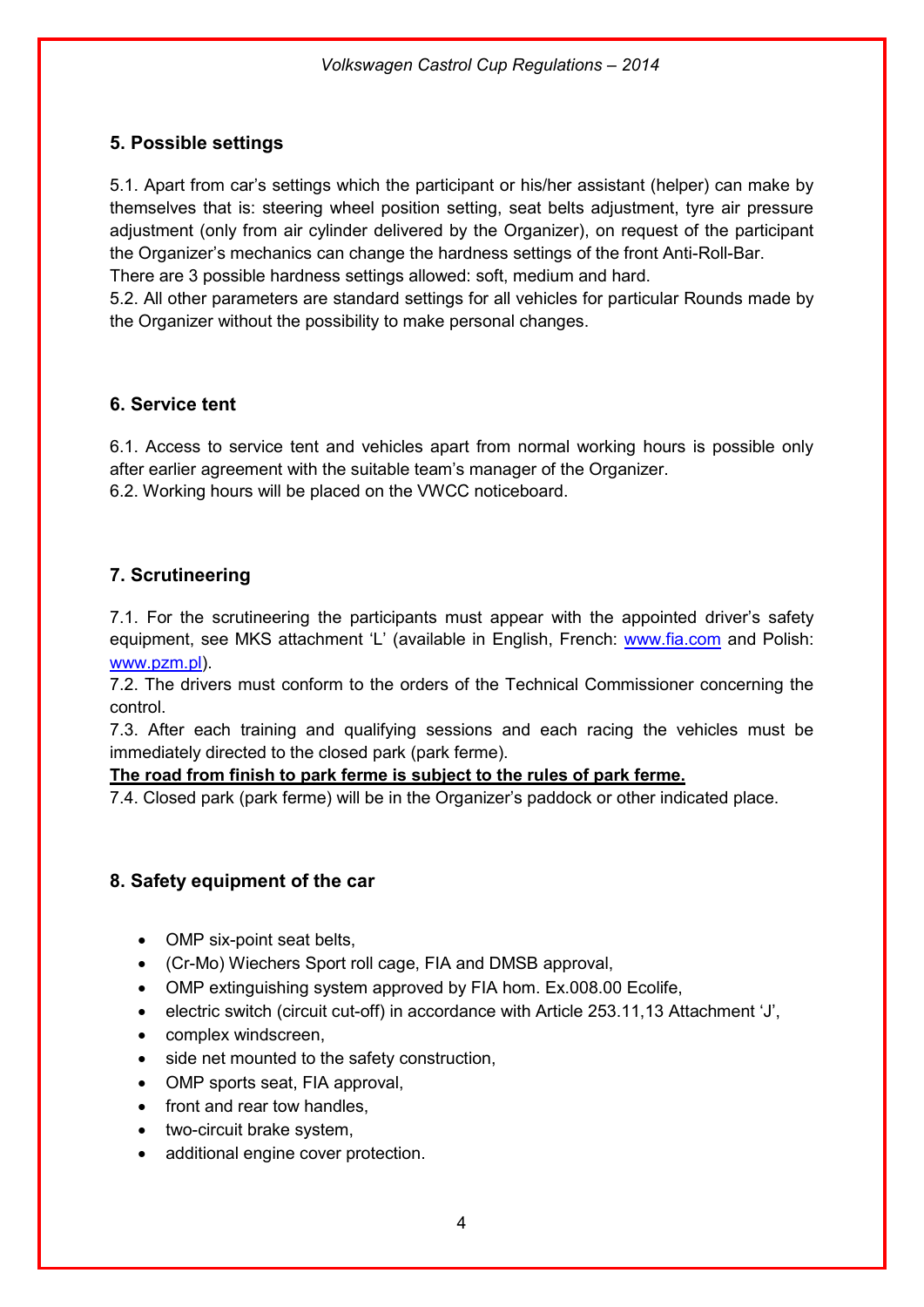## <span id="page-4-0"></span>**9. Minimum weight**

9.1. All cars have got the same gross weight.

9.2. Minimum driver's weight together with complete equipment is 80kg.

9.3. In case of not fulfilling the conditions point 9.2. the ballast will be added to the car which results from the difference between the regulation weight and the real driver's weight.

9.4. Minimum weight must be kept throughout the Round.

9.5. Weight control will be made minimum twice a season. It is assumed that the competitor's weight will not change between the next weight controls.

### <span id="page-4-1"></span>**10. Fuel**

10.1. Fuel supplied and refuelled by the Organizer is obligatory.

10.2. All cars ready to training and qualifying session, qualifications and races will have the same amount of fuel.

10.3. The decision about the amount of fuel which the cars will be filled is made by the Organizer.

10.4. It is forbidden to add any substances to the fuel.

# <span id="page-4-2"></span>**11. Tyres**

11.1. In VWCC series only tyres provided by the Organizer will be used.

11.2. There are 8 (eight) slick tyres for each vehicle which went through scrutineering.

11.3. There are 8 (eight) new slick tyres for the first Round for each vehicle. For each next Round there will be 6 (six) new slick tyres and 2 (two) slick tyres from the previous Round chosen by the competitor.

11.4. In special cases the Organizer can change the number of planned slick tyres for the Round e.g. in the event of using wet tyres. The decision about the possible use of wet tyres concerning their number and way of using is made by the Organizer.

11.5. Using any substances to raise the tyres' temperature before the start or on the start to training session, qualifications or races is forbidden. Using any chemical substances, heat or mechanical treatment of the tyres is also forbidden. Covering tyres on the start is unacceptable.

## <span id="page-4-3"></span>**12. Transmission, data registration**

12.1. Each car is equipped with telemetry system (data logging) AIM EVO- 4 type from AIM company which service is done by the specialized Organizer's stuff.

12.2. Telemetry data of each participant will be available to him/her after each training session, qualifications and race.